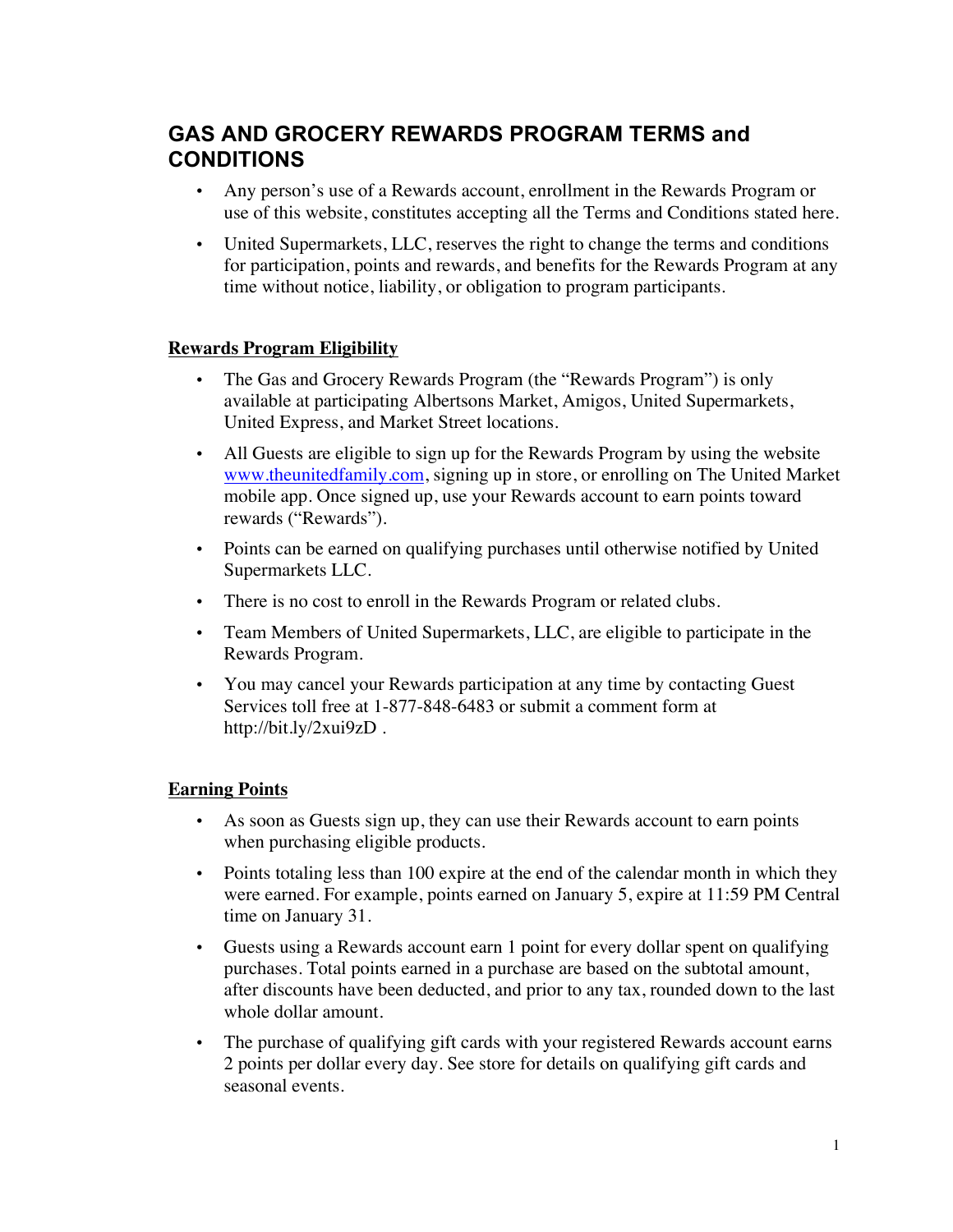- Points are calculated on net purchases, after promotional discounts, and prior to taxes being applied. However, certain items are excluded from earning points, including the following:
	- o Fuel
	- o Alcohol
	- o Tobacco
	- o Lottery tickets
	- o Store Gift Cards
	- o Variable-load financial gift cards
	- o Chevron and Texaco gift cards
	- o Mobile phone cards
	- o Federal, state, and local taxes
	- o Money orders and funds transfers
	- o Utility payments and comparable items and transactions
	- o Returns, credits, and refunds
	- o Value of coupons, discounts, and other promotional offers
	- o Postage stamps
	- o Depending on state and local laws, fluid items in the refrigerated dairy section-including fluid dairy substitutes
	- o Any other products sold at face value as a convenience for our Guests

Purchases such as beer, wine and tobacco cannot be rewarded under Texas and New Mexico law, meaning points cannot be earned and rewards cannot be redeemed on these purchases. Also, United Supermarkets LLC reserves the right to exclude additional items at any time during the program.

- Points are earned on out-of-pocket prescription costs including co-payments. Points are not applicable to prescription drugs paid for in whole or in part by any insurance plan, federal, or state government programs (e.g., Medicare, Medicaid).
- Points are earned on purchases made at participating locations only.
- Accounts and points are not transferable and may be used only by the individual associated with the card. However, up to three (3) card numbers per household can be linked to a single account.
- If you believe points have not been credited accurately to your account, please
	- o Visit http://bit.ly/2xui9zD and submit a comment form
	- o Call Guest Services toll free at 1-877-848-6483, or
	- o Write to us at:

United Supermarkets, LLC Attn: Rewards 7830 Orlando Avenue Lubbock, TX 79423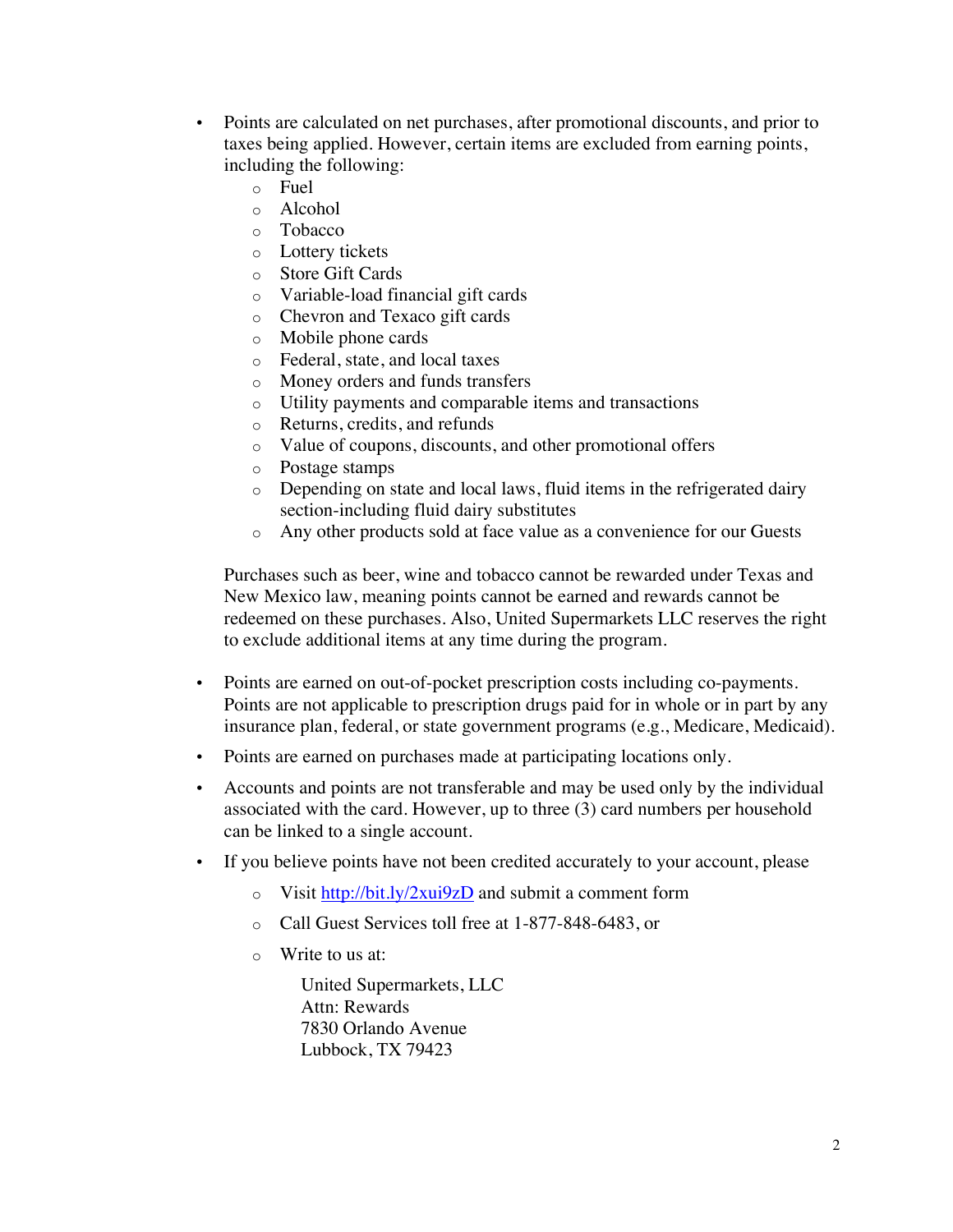#### **Redeeming Points for Rewards**

- Once a Guest earns 100 points, the points are available to redeem for a discount ("Reward").
- Rewards earned during each month can be used through the end of the following calendar month (for example, rewards earned in January can be used through the end of February and would expire at 2 AM Mountain Time on March  $1<sup>st</sup>$ ).
- Choose from a selection of specially marked free or discounted grocery products with 1 or 2 rewards or other point increments as shown in store. See store for details.
- Redeem 100 points (1 reward) for  $$10¢$  off per gallon incrementally up to  $$1.00$ off per gallon for 1,000 points ("Gas Rewards"). You are allowed no more than 25 gallons in a single fill-up, subject to rounding for Chevron or Texaco in-store fuel transactions or limits placed on your payment card by your financial institution, which may be lower, and a limit of 1 vehicle per transaction. Points cannot be redeemed after pumping. Gas Rewards are available at United Express fuel stations, Safeway, Vons, Randalls, Tom Thumb, Albertsons and Carrs/Safeway branded fuel stations (collectively, "Albertsons Companies Banner stores") and participating Chevron and Texaco stations outside of the Dallas-Fort Worth area.
- Rewards, not points, earned at United Banner stores outside of the Dallas-Fort Worth area can be combined with rewards earned at Albertsons Companies Banner stores and redeemed at participating Chevron and Texaco stations outside of the Dallas Fort-Worth area and at Albertsons fuel locations.
- Rewards earned at Albertsons Companies Banner stores cannot be redeemed at United Banner stores or United Banner fuel locations.
- Rewards earned at Market Street locations in Allen, Colleyville, Coppell, Flower Mound, Frisco, McKinney and Plano, TX (Dallas-Fort Worth area) cannot be redeemed at participating Chevron and Texaco stations or combined with points earned at Albertsons Companies Banner stores.
- Points earned at United Banner stores and Albertsons Companies Banner stores cannot be combined for rewards on either grocery items at United Banner stores or fuel at any fuel locations.
- Gas rewards are available for use at participating Chevron and Texaco stations approximately 4 hours after earning them at participating locations. Points and rewards have no cash value.

#### **Enrolling in Rewards**

• Guests will enroll in the Rewards Program by providing a unique 10-digit phone number or alternate ID. The phone number or alternate ID must be provided at checkout in order to participate in the Rewards Program.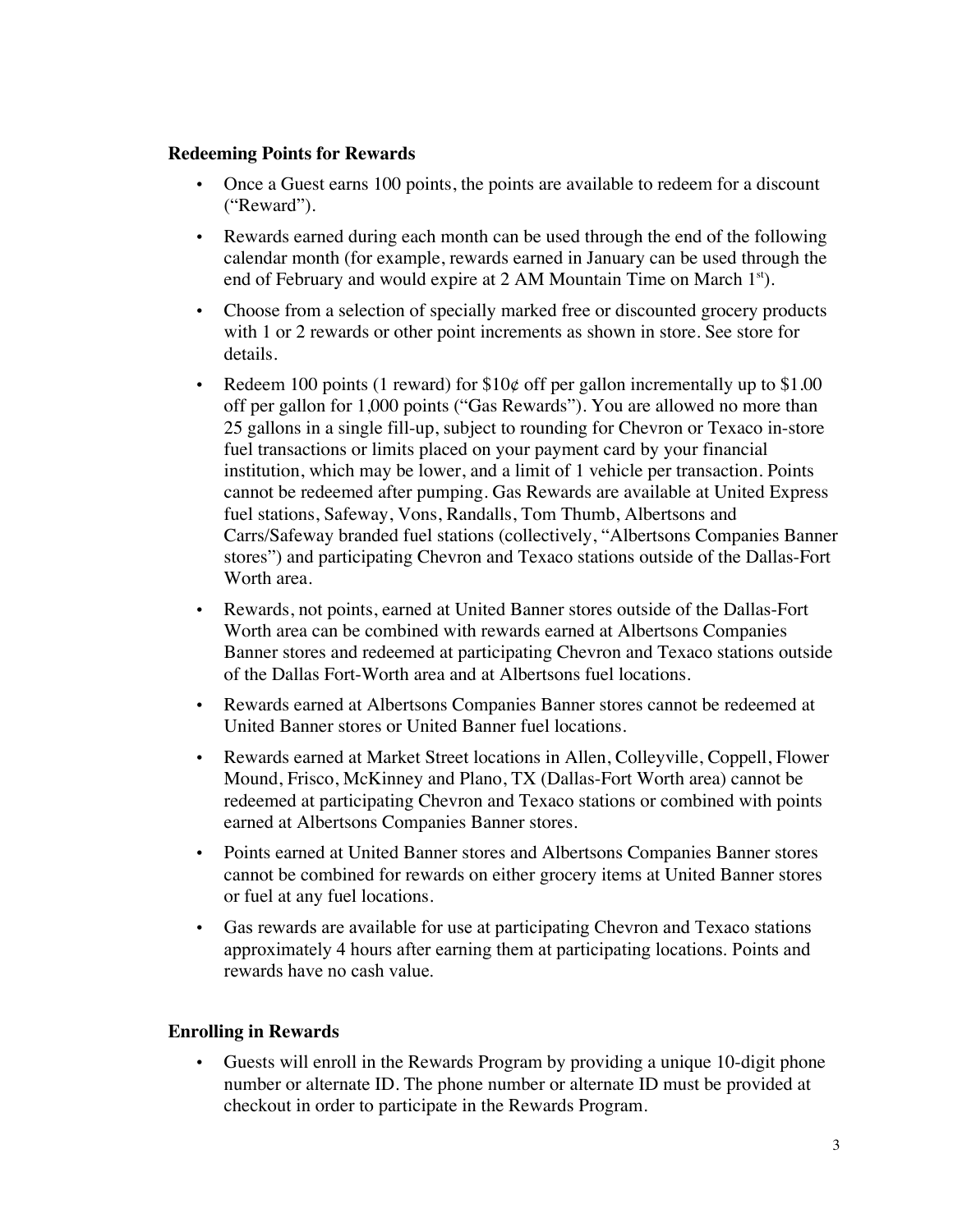- Guests who have completed their enrollment online and created an online account may check their points at any time by logging on to the website. Points balance can also be tracked on the mobile app, the in-store kiosk, or on the Guest's receipt.
- Cards for the Rewards Program are available upon request.
- United Supermarkets, LLC, will always endeavor to correct any reasonable errors, but cannot be responsible for all possible errors. United Supermarkets, LLC, will have no liability for failure, delay, or error in crediting offers to your Rewards account.

## **Rewards Notice & Claim**

• United Supermarkets, LLC, is not responsible for lost, stolen or unused Rewards cards or lost or stolen unused Rewards.

#### **Communications**

- By enrolling in the Rewards Program or creating your online account, you agree that United Supermarkets, LLC, may send you e-mailed communications related to The United Family stores and the Rewards Program.
- You may discontinue promotional e-mail communications at any time by opting out as instructed on any received email or by:
	- o Updating your account online
	- o Visiting http://bit.ly/2xui9zD and submitting a comment form
	- o Contacting Guest services toll free at 1-877-848-6483
- Discontinuation of promotional e-mail communications may result in the loss of promotional discounts and offers related to the Rewards Program.
- Members' personal information will be held in accordance with United Supermarkets, L.L.C Privacy Policy, which can be found by visiting www.unitedtexas.com.

# **Rewards Mobile Alerts Terms & Conditions**

- By joining Rewards Mobile Alerts, you agree to our collection, use and disclosure of your personal information pursuant to the terms of our Privacy Policy and the Terms and Conditions associated with the use of this website.
- By subscribing, you are providing your signature, consent and agreement that you are 18 years of age or older or have parental consent to enroll your number in Rewards Mobile Alerts and are authorized to agree to receive commercial text messages from us on your mobile phone.
- You will get approximately eight (8) text messages per month, based on applicable mobile promotions, alerts and offers from United Supermarkets, LLC,